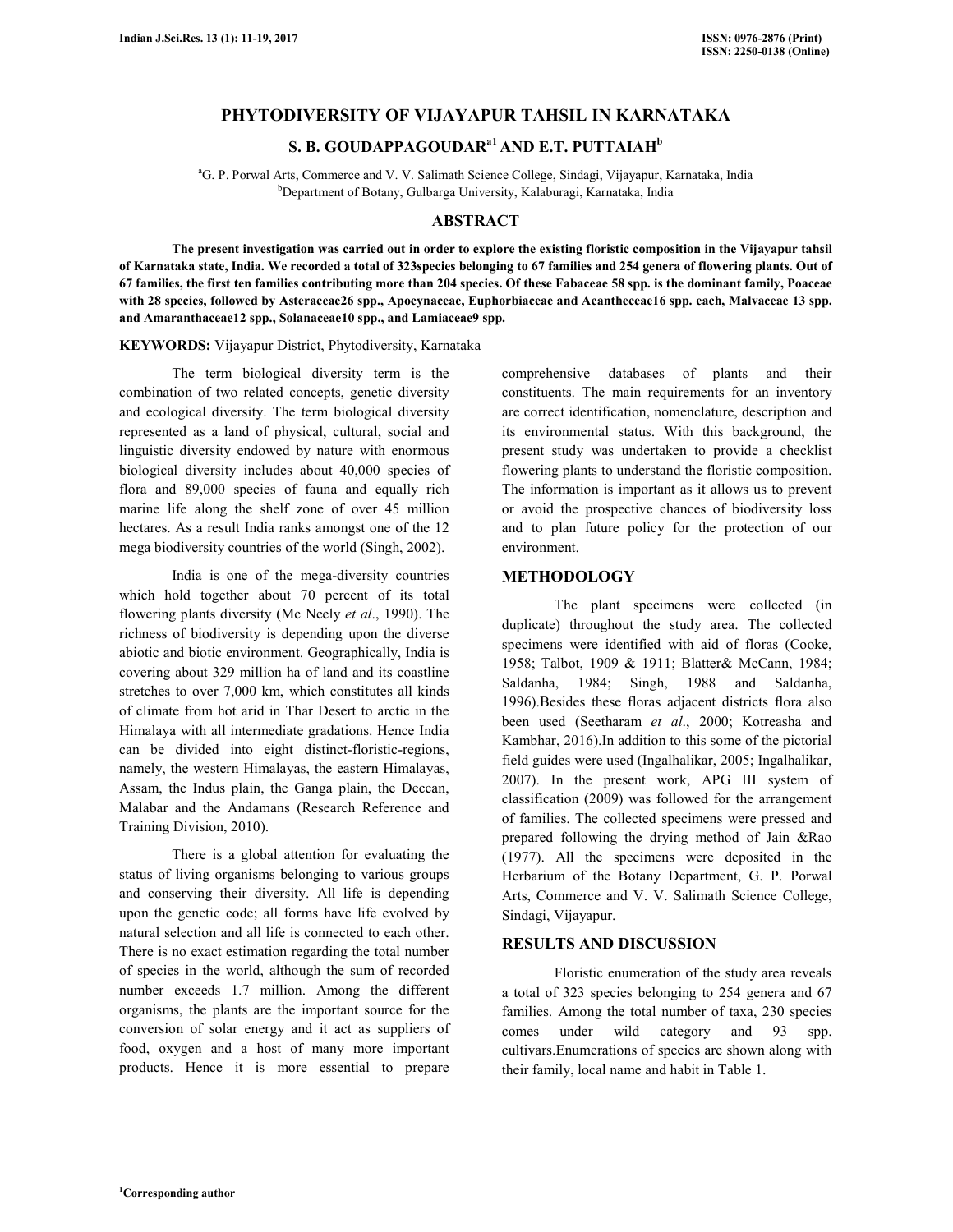| <b>Species</b>                                                  | Family             | Common name               | Habit                     |
|-----------------------------------------------------------------|--------------------|---------------------------|---------------------------|
| Abrus precatorius L.                                            | Fabaceae           | Gulganji balli            | $\mathcal{C}$             |
| Abutilon indicum $(L)$ Sweet                                    | <b>Malvaceae</b>   | Turabigida, hagade        | H                         |
| Abutilon pannosum (Forst.f.) Schlecht.                          | Malvaceae          |                           | H                         |
| Acacia chundra (Roxb.) Willd                                    | Fabaceae           | Kempujaligida             | $\overline{T}$            |
| Acacia leucophloea(Roxb.) Willd                                 | Fabaceae           | Bilijaligida              | $\overline{T}$            |
| Acacia nilotica (L.) Willd. ex Del. ssp. indica (Benth.) Brenan | Fabaceae           | Karejaligida              | T                         |
| Acacia planiformis Wt. & Arn.                                   | Fabaceae           | Buddejaligida             | $\overline{T}$            |
| Acacia pycnanth Willd                                           | Fabaceae           | Shwrnjali, haladija<br>1i | T                         |
| Acalypha indica L.                                              | Euphorbiaceae      | Kuppigida                 | H                         |
| Acanthospermum hispidium DC.                                    | Asteraceae         |                           | H                         |
| Acanthus ilicifolius L.                                         | Acanthaceae        | Mullichulli               | H                         |
| Achyranthesaspera L.                                            | Amaranthaceae      | Uttarani                  | $\overline{H}$            |
| Adansoniadigitata L.                                            | <b>Bombacaceae</b> | Aanekalu gida             | $\overline{T}$            |
| Aegle marmelos (L.) Corr.                                       | Rutaceae           | Bilpatrigida              | $\overline{T}$            |
| Aerva lanata (L.) Juss. ex Schult.                              | Amaranthaceae      |                           | $\boldsymbol{\mathrm{H}}$ |
| Agave americana L.                                              | Asparagaceae       | Butaraxi                  | $\boldsymbol{\mathrm{H}}$ |
| Ageratum conyzoides L.                                          | Asteraceae         | Mugutigida                | H                         |
| Ailanthus excelsa Roxb.                                         | Simaroubaceae      |                           | $\mathbf T$               |
| Albizia amara (Roxb.) Boiv                                      | Fabaceae           |                           | $\overline{T}$            |
| Albizia lebbek L.                                               | Fabaceae           | Doddasirishgida           | $\overline{T}$            |
| Allamandaviolacea Gaertn.                                       | Apocynaceae        | Allamonda gida            | S                         |
| Allium cepa L.                                                  | Alliaceae          | Ulagaddi                  | H                         |
| Allium sativum L.                                               | <b>Alliaceae</b>   | Belluli                   | H                         |
| Aloe vera (L.) Burm.f.                                          | Xanthorrhoeaceae   | Lavalsara                 | H                         |
| Alternanthera pungens Humboldt                                  | Amaranthaceae      | Hadaragithi mullu         | H                         |
| Alternanthera sessilis (L.) R. Br. ex DC.                       | Amaranthaceae      | Honagonne soppu           | H                         |
| Alysicarpus tetragonolobus Edg.                                 | Fabaceae           |                           | $\overline{H}$            |
| Amaranthus hybridusL.                                           | Amaranthaceae      |                           | H                         |
| Amaranthus viridis L.                                           | Amaranthaceae      |                           | H                         |
| Amarantus spinosus L.                                           | Amaranthaceae      | Mulluharivesoppu          | H                         |
| Anathum graveolens L.                                           | Apiaceae           | Soopugida                 | H                         |
| Andrographis paniculata (Burm.f.) Wall. ex Nees.                | Acanthaceae        | Nelabevu                  | H                         |
| Andropogon pumilus Roxb.                                        | Poaceae            |                           | H                         |
| Annona squamosa L.                                              | Annonaceae         | Sitaphala                 | $\mathbf T$               |
| Apluda mutica L.                                                | Poaceae            |                           | H                         |
| Arachis hypogea L.                                              | Fabaceae           | Shenga                    | H                         |
| Argemone mexicana L.                                            | Papaveraceae       | Arasinummati              | H                         |
| Aristida adscensionisL.                                         | Poaceae            |                           | $\overline{H}$            |
| Aristida funiculata Trin. et Rupr.                              | Poaceae            |                           | H                         |
| Aristidasetacea Retz.                                           | Poaceae            |                           | Η                         |
| Aristolochia bracteolata Lam.                                   | Aristolochiaceae   | Kattekirabu               | H                         |
| Aristolochiaindica L.                                           | Aristolochiaceae   | Iswari belli              | $\mathbf C$               |
| Asclepias curassvica L.                                         | Apocvnaceae        |                           | H                         |
| Azadirachta indica A. Juss.                                     | Meliaceae          | Bevugida                  | T                         |
| Balanites aegyptica (L.) Del.                                   | Zygophyllaceae     | Ingaligida                | $\mathbf T$               |
| Barleria priontis L.                                            | Acanthaceae        | Mullu jaji                | $\boldsymbol{\mathrm{H}}$ |
| Bauhinia purpurea L.                                            | Fabaceae           |                           | $\mathbf T$               |
| Bauhiniaracemosa Lam.                                           | Fabaceae           | Bangaramara               | T                         |
| Bidensbiternata (Lour.) Merr. & Scherif.                        | Asteraceae         |                           | H                         |
| Blainvillea acmella (L.) Philip.                                | Asteraceae         |                           | H                         |
| Blepharis maderaspatensis (L.) Roth                             | Acanthaceae        |                           | H                         |
| Blepharis repens (Vahl) Roth                                    | Acanthaceae        | Harituhachaga             | H                         |
| Blumea lacera (Burm. f.) DC.                                    | Asteraceae         |                           | H                         |
| Boerhavia diffusa L.                                            | Nyctaginaceae      | Purnarva                  | H                         |

**Table 1: The plant species of Vijayapur tahsil with their Family, common name and habit.**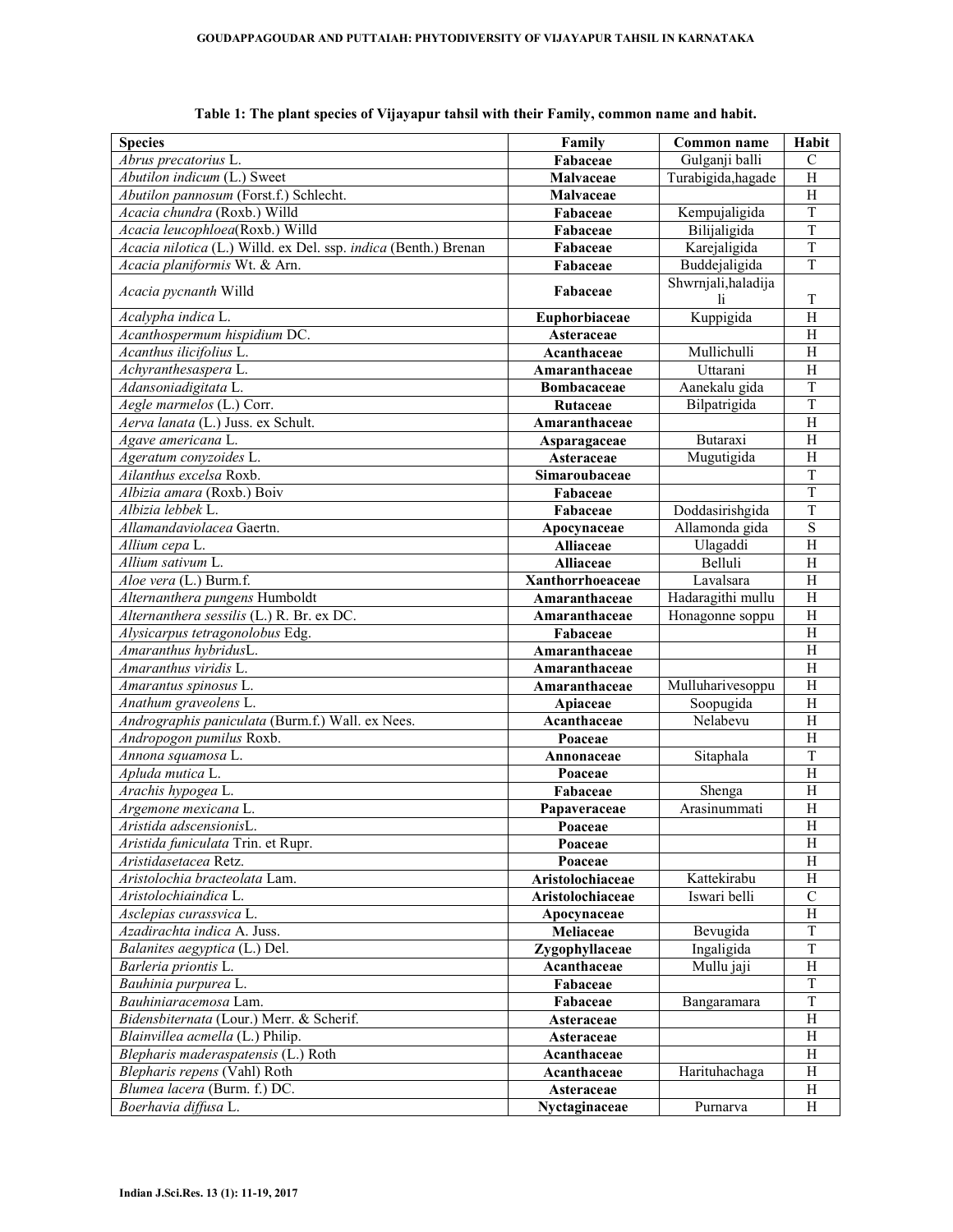| Boerhavia verticillata Poir                                     | Nyctaginaceae       |                              | H                         |
|-----------------------------------------------------------------|---------------------|------------------------------|---------------------------|
| Bougainvilleaspectabilis Willd.                                 | Nyctaginaceae       | Paparhoovugida               | S                         |
| Brassicacampestris L.                                           | <b>Brassicaceae</b> |                              | $\boldsymbol{\mathrm{H}}$ |
| Brassica juncea (L.) Czern. & Coss.                             | <b>Brassicaceae</b> | Sasave gida                  | $\boldsymbol{\mathrm{H}}$ |
| Butea monosperma (Lam.) Talbert                                 | Fabaceae            | Muttaga                      | $\mathbf T$               |
| Caesalpiniabunduc (L.) Roxb.                                    | Fabaceae            | Gajga                        | $\overline{\mathbf{S}}$   |
| Caesalpinia pulcherrima (L.) Sw.                                | Fabaceae            |                              | $\overline{S}$            |
| Cajanuscajan (L.) Mill.                                         | Fabaceae            | Togarigida                   | $\boldsymbol{\mathrm{H}}$ |
| Calotropisgigantea (L.) R. Br.                                  | Apocynaceae         | Biliyakke gida               | $\overline{S}$            |
| Calotropisprocera (Ait.) R. Br.                                 | Apocynaceae         |                              | $\overline{\mathbf{S}}$   |
| Canna indica L.                                                 | Cannaceae           |                              | $\overline{H}$            |
| Cannabis sativa L.                                              | Cannabaceae         | Ganja gida                   | $\boldsymbol{\mathrm{H}}$ |
| Canscora decurrens Dalz.                                        | Gentianaceae        |                              | $\overline{H}$            |
| Capparis decidua (Forssk.) Edg.                                 | <b>Brassicaceae</b> |                              | $\overline{S}$            |
| Capparis divaricata Lam.                                        | <b>Brassicaceae</b> | Revadi gida                  | $\overline{S}$            |
| Capparis sepiaria L.                                            | <b>Brassicaceae</b> |                              | $\overline{S}$            |
| Capsicum annuum L. var. acuminata Fingerh.                      | Solanaceae          | Menasukayi                   | $\boldsymbol{\mathrm{H}}$ |
| Caralluma adscendens var. fimbriata (Wall.) Grav. & Mayur       | Apocynaceae         |                              | $\boldsymbol{\mathrm{H}}$ |
| Cardiospermumhalicacabum L.                                     | Sapindaceae         | Todbelli                     | $\mathcal{C}$             |
| Casurinaequisetifolia L.                                        |                     |                              | $\overline{T}$            |
| Catharanthuspusilla (Murr.) G. Don.                             | Casurinaceae        |                              | $\overline{H}$            |
|                                                                 | Apocynaceae         | Kasikanigalu<br>battal hoovu |                           |
| Catharanthusroseus (L.) G. Don.                                 | Apocynaceae         |                              | H                         |
| Celosiaargentea L.                                              | Amaranthaceae       | Kolani                       | H                         |
| Centauriummeyeri (Bunge) Druce                                  | Gentianaceae        |                              | H                         |
| Chamaecrista absus (L.) Irwin & Barneby                         | Fabaceae            |                              | H                         |
| Chamaecrista mimosoides (L.) Greene                             | Fabaceae            |                              | H                         |
| Chenopodium album L.                                            | Amaranthaceae       |                              | H                         |
| Chloris barbata Sw.                                             | Poaceae             |                              | $\boldsymbol{\mathrm{H}}$ |
| Chloris virgata L.                                              | Poaceae             |                              | H                         |
| Chrozophora rottleri (Geiseler) A. Juss. ex Spreng.             | Euphorbiaceae       |                              | $\overline{H}$            |
| Chrysopogon fulvus (Spreng.) Chiov.                             | Poaceae             |                              | $\boldsymbol{\mathrm{H}}$ |
| Cicer arietinum L.                                              | Fabaceae            | Kadale                       | $\overline{H}$            |
| Citrus lemon (L.) Burm.f.                                       | Rutaceae            | Nimbihannu                   | $\overline{S}$            |
| Cleome gynandra L.                                              | Cleomaceae          |                              | $\boldsymbol{\mathrm{H}}$ |
| Cleome viscosa L.                                               | Cleomaceae          |                              | $\boldsymbol{\mathrm{H}}$ |
| Clitoria ternetea L. var. ternatea                              | Fabaceae            | Yonipushpi                   | $\overline{C}$            |
| Coccinia grandis (L.) Voigt                                     | Cucurbitaceae       | Tondeballi                   | $\overline{C}$            |
| Cocculus hirsutus (L.) Diels                                    | Menispermaceae      | Dagadiballi                  | $\overline{C}$            |
| Cocos nucifera L.                                               | Arecaceae           | Tengu                        | $\overline{T}$            |
| Commelina benghalensis L.                                       | Commelinaceae       |                              | $\overline{H}$            |
| Convolvulusarvensis L.                                          | Convolvulaceae      |                              | H                         |
| Conyza bonariensis (L.) Cronq.                                  | Asteraceae          |                              | Η                         |
| Corchorus olitorius L.                                          | Malvaceae           |                              | H                         |
| Coriandrum sativum L.                                           | Apiaceae            | Kothambari                   | Н                         |
| Crassocephallum crepiotiodes (Benth.) S. Moore                  | Asteraceae          |                              | H                         |
| Crossandra undulaefoliaSalisb                                   | Acanthaceae         | Kanakambarhoo                | H                         |
| Crotalaria hebecarpa (DC.) Rudd.                                | Fabaceae            |                              | H                         |
| Crotalaria pallida Ait.                                         | Fabaceae            |                              | H                         |
| Croton bonplandianus Baill.                                     | Euphorbiaceae       | Nayi kasa                    | H                         |
| Cryptolepis buchanani R. Br. & Roem. & Schult.                  | Apocynaceae         |                              | $\mathbf C$               |
| Cryptostegia grandiflora R. Br.                                 | Apocynaceae         | Aanesonde balli              | $\mathcal{C}$             |
| Cucumis callosus (Rottl.) Cogn.                                 | Cucurbitaceae       |                              | $\mathbf C$               |
| Cuminum cyminum L.                                              |                     | Jeerage                      | $\boldsymbol{\mathrm{H}}$ |
| Cyamopsis tetragonolobus (L.) Taub.                             | Apiaceae            | Chavalikayi                  | H                         |
| Cyanotis fasciculata (Heyne ex Roth) J. A. & J. H. Schult. var. | Fabaceae            |                              |                           |
|                                                                 | Commelinaceae       |                              |                           |
| fasciculata                                                     |                     |                              | H                         |
| Cymbopogoncoloratus (Nees) Stapf.                               | Poaceae             |                              | $\boldsymbol{\mathrm{H}}$ |
| Cynodon dactylon (L.) Pers.                                     | Poaceae             | Karaki                       | H                         |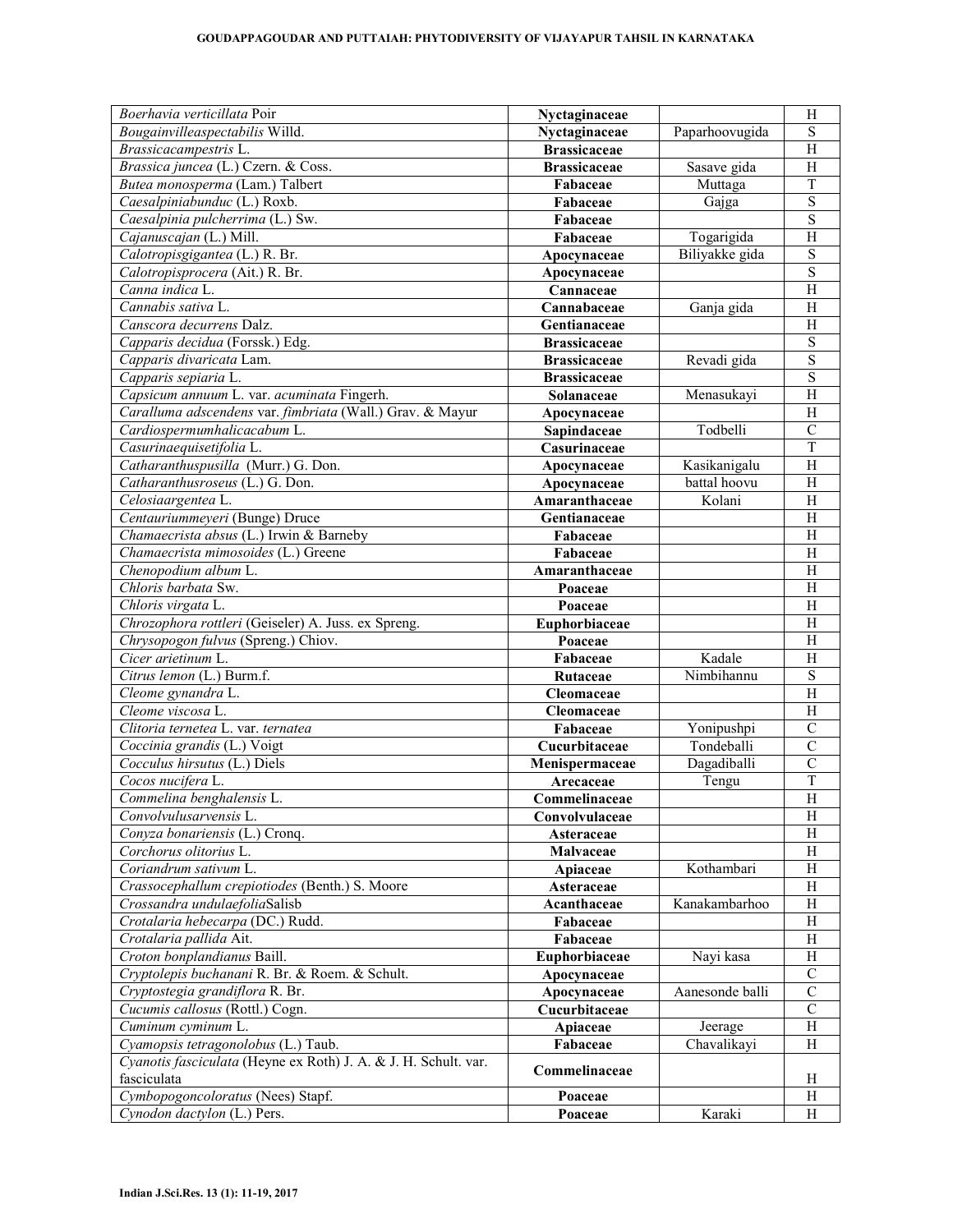| Cyperus compressus L.                                  | Cyperaceae                     |                | H                         |
|--------------------------------------------------------|--------------------------------|----------------|---------------------------|
| Cyperusrotundus L.                                     | Cyperaceae                     |                | H                         |
| Dactyleniuma egypticum(L.) Willd.                      | Poaceae                        |                | H                         |
| Dalbergia sissoo Roxb. ex DC.                          | Fabaceae                       | Sissogida      | $\overline{T}$            |
| Daturametel L.                                         | Solanaceae                     | Karimadagunke  | $\overline{H}$            |
| Daturastramonium L.                                    | Solanaceae                     | Bilimadagunke  | H                         |
| Daucuscarota L.                                        | Apiaceae                       | Gajari         | H                         |
| Delonix elata (L.) Gamble                              | Fabaceae                       | Shankasurgida  | $\overline{T}$            |
| Delonix regia (Boj. ex Hook.f.) Raf.                   | Fabaceae                       | Kempu gulmohar | T                         |
| Desmodium triflorum (L.) DC.                           | Fabaceae                       |                | H                         |
| Dicanthium annulatum (Forsk.) Stapf.                   | Poaceae                        |                | $\boldsymbol{\mathrm{H}}$ |
| Dicanthium pertusum (L.) Clayton                       | Poaceae                        |                | H                         |
| Dicoma tomemtosa Cass.                                 | Asteraceae                     |                | H                         |
| Digera muricata L.                                     | Amaranthaceae                  | Gwaraji Kasa   | H                         |
| Digitaria ciliaris (Retz.) Koel.                       | Poaceae                        |                | H                         |
| Dinebra retroflexa(Vahl) Panz.                         | Poaceae                        |                | H                         |
| Diplocyclos palmatus (L.) Jeffrey                      | Cucurbitaceae                  | Shivlingballi  | $\mathcal{C}$             |
| Dipteracanthus prostrata (Poir.) Nees.                 | Acanthaceae                    | Bheemansoppu   | $\boldsymbol{\mathrm{H}}$ |
| Duranta repens L.                                      | Verbenaceae                    | Duranta        | $\boldsymbol{\mathrm{H}}$ |
| Drimia indica (Roxb.) Jessop                           | Asparagaceae                   | Nayiullagaddi  | $\, {\rm H}$              |
| Echinochloa colona Link.                               | Poaceae                        |                | $\overline{H}$            |
| Echinops echinatus Roxb.                               | Asteraceae                     | Bramhadandi    | $\overline{H}$            |
| Eclipta prostrata (L.) L.                              | Asteraceae                     | Bhrungaraja    | $\overline{H}$            |
| Emilia sonchifolia (L.) DC.                            | Asteraceae                     |                | H                         |
| Enicostema axillare (Lam.) Raynal                      | Gentianaceae                   | Ranjaka        | H                         |
| Eragostis japonica (Thunb.) Trin.                      | Poaceae                        |                | H                         |
| Eragrostis aspera (Jacq.) Nees                         | Poaceae                        |                | $\overline{H}$            |
| Erythrina variegata L.                                 | Fabaceae                       |                | $\overline{T}$            |
| Eucalyptus globulus Labill.                            | Myrtaceae                      | Nilgirigida    | $\overline{T}$            |
| Eupatorium adenophorum Spreng.                         | Asteraceae                     |                | $\overline{H}$            |
| Euphorbia clarkeana Hook.f.                            | Euphorbiaceae                  |                | H                         |
| Euphorbia dracunculoides Lam.                          | Euphorbiaceae                  |                | H                         |
| Euphorbia heterophylla L.                              | Euphorbiaceae                  |                | H                         |
| Euphorbia heyneana Spreng                              | Euphorbiaceae                  |                | $\boldsymbol{\mathrm{H}}$ |
| Euphorbia hirta L.                                     | Euphorbiaceae                  |                | H                         |
| Euphorbia parviflora L.                                |                                |                | H                         |
| Euphorbia thymifolia L.                                | Euphorbiaceae<br>Euphorbiaceae |                | H                         |
| Evolvulus alsinoides (L.) L.                           | Convolvulaceae                 | Vishukanti     | H                         |
| Excaum pumilum Griseb.                                 | Gentianaceae                   |                | H                         |
| Fagonia indica Burm.f.                                 |                                |                | $\overline{H}$            |
| Ficus benghalensis L.                                  | Zygophyllaceae                 | Basarigida     | $\overline{T}$            |
| Ficus racemosa L.                                      | Moraceae                       | Aladmara       | T                         |
| Ficus religiosa L.                                     | Moraceae                       |                |                           |
| Foeniculum vulgare Mill.                               | Moraceae                       |                | T<br>$\overline{H}$       |
|                                                        | Apiaceae                       | Bade sopu      |                           |
| Gliricidia sepium (Jacq.) Kunth ex Steud.              | Fabaceae                       | Gobbar gida    | $\mathbf T$               |
| Glossocardia bosavallea (L.f.) DC.                     | Asteraceae                     |                | H                         |
| Glycine max (L.) Merrill                               | Fabaceae                       | Soyabean       | $\overline{C}$            |
| Gomphrena celosioides Mart.                            | Amaranthaceae                  |                | $\, {\rm H}$              |
| Goniocaulonglabrum Cass.                               | Asteraceae                     |                | H                         |
| Gossypiumarboreum L.                                   | Malvaceae                      | Hattigida      | H                         |
| Hedyotiscorymbosa (L.) Lam.                            | Rubiaceae                      |                | H                         |
| Hedyotisherbacea L.                                    | Rubiaceae                      |                | H                         |
| Helianthusannuus L.                                    | Asteraceae                     | Suryapana      | H                         |
| Heliotropiumcurrasavicum L.                            | Boraginaceae                   |                | H                         |
| Heliotropiumindicum L.                                 | Boraginaceae                   |                | H                         |
| Heliotropium zeylanicum (Burm.f.) Lam. ssp. zeylanicum | Boraginaceae                   |                | H                         |
| Hemidesmus indicus (L.) Sch. var. indicus              | Apocynaceae                    |                | $\mathcal{C}$             |
| Hibiscus cannabinus L.                                 | Malvaceae                      | Pundegida      | H                         |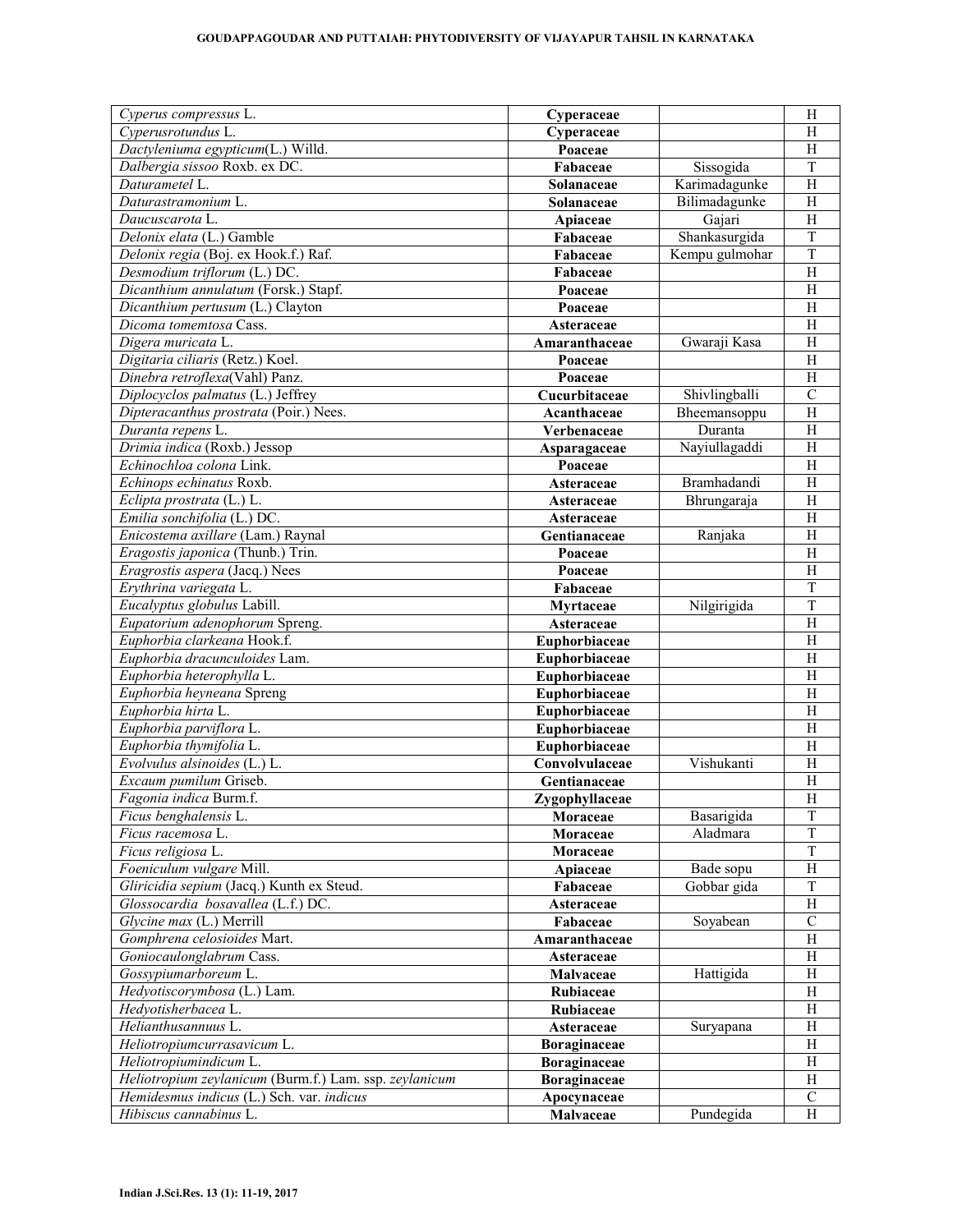#### **GOUDAPPAGOUDAR AND PUTTAIAH: PHYTODIVERSITY OF VIJAYAPUR TAHSIL IN KARNATAKA**

| Hibiscus panduriformis Burm.f.                                 | Malvaceae                    |                  | H                               |
|----------------------------------------------------------------|------------------------------|------------------|---------------------------------|
| Hibiscus rosa-sinensis L. var. rosa-sinensis                   | Malvaceae                    | Dasavala         | H                               |
| Holoptelea integrifolia (Roxb.) Planch.                        | <b>Ulmaceae</b>              | Tapsigida        | T                               |
| Hymenocallis littorralis L.                                    | Amaryllidaceae               |                  | H                               |
| Hyptis suaveolens Poit.                                        | Lamiaceae                    | Nayeetulasi      | H                               |
| Indigofera cordifolia Heyne ex Roth                            | Fabaceae                     |                  | H                               |
| Indigofera glandulosa J.C.                                     | Fabaceae                     |                  | H                               |
| Indigofera hochstetteri Baker                                  | Fabaceae                     |                  | H                               |
| Indigofera linifolia (L.f.) Retz. var. linifolia               | Fabaceae                     |                  | $\overline{H}$                  |
| Indoneesiella echioides (L.) Sreem                             | Acanthaceae                  |                  | H                               |
| Ipomoea carnea Jacq. subsp. fistulosa (Mart. ex Choisy) Austin | Convolvulaceae               |                  | H                               |
| Ipomoea hederifolia L.                                         | Convolvulaceae               | Ganeshballi      | $\mathcal{C}$                   |
| Ipomoea nil (L.) Roth                                          | Convolvulaceae               |                  | $\overline{C}$                  |
| Ipomoea obscura (L.) Ker.-Gawl.                                | Convolvulaceae               |                  | $\overline{C}$                  |
| Ixora coccinea L.                                              | Rubiaceae                    |                  | $\overline{\mathbf{S}}$         |
| Jacranda acutifolia Humb. & Bonp.                              | Bignoniaceae                 |                  | T                               |
| Jasminum officinale L.                                         | <b>Oleaceae</b>              | Malligehoovugida | $\overline{\mathbf{S}}$         |
| Jatropha curcas L.                                             | Euphorbiaceae                | Avadalgida       | $\overline{\mathbf{S}}$         |
| Justicia adathoda L.                                           | Acanthaceae                  | Adusoge          | $\overline{\rm H}$              |
| Justicia betonica L.                                           | Acanthaceae                  |                  | H                               |
| Lablab purpureus (L.) Sw.                                      | Fabaceae                     | Avarekayi        | $\mathcal{C}$                   |
| Lagascea mollis Cav.                                           | Asteraceae                   |                  | $\overline{H}$                  |
| Lantana camara L.                                              | Verbenaceae                  | Jagalganti       | $\boldsymbol{\mathrm{H}}$       |
| Launaea procumbens (Roxb.) L.                                  | Asteraceae                   | Hakkarki         | H                               |
| Lavandula bipinnata (Roth) O. Ktze.                            | Lamiaceae                    |                  | H                               |
| Leonotis nepetiifolia (L.) R. Br.                              | Lamiaceae                    | Akash dandi      | H                               |
| Lepidagathis cristata Willd.                                   | Acanthaceae                  | Maddegaddi       | H                               |
| Leucaena leucocephala (Lamk.) de Wit                           | Fabaceae                     |                  | T                               |
| Leucas aspera (Willd.) Link                                    | Lamiaceae                    |                  | Η                               |
| Leucas longifolia Benth.                                       | Lamiaceae                    |                  | H                               |
| Linum usitatissimum L.                                         | Linaceae                     |                  | H                               |
| Lophopogon tridentatus (Roxb.) Hack.                           | Poaceae                      |                  | $\overline{H}$                  |
| Lowsonia inermis L.                                            | Lythraceae                   | Mehandigida      | $\overline{\mathbf{S}}$         |
| Lycopersicon lycopersicum (L.) Karst.                          | Solanaceae                   | Tomato           | $\overline{H}$                  |
| Malvastrum coromandelianum (L.) Garcke                         |                              |                  | H                               |
| Mangifera indica L.                                            | Malvaceae<br>Anacardiaceae   | Mavin mara       | T                               |
| Manikara zapota (L.) Van Rayen                                 |                              | Chikugida        | $\overline{T}$                  |
| Melanocenchris jacquemontii Jaub.                              | Sapotaceae<br>Poaceae        |                  | H                               |
| Michelia champaca L.                                           |                              | Champaka         | $\overline{T}$                  |
| Millingtonia hortensis L.f.                                    | Magnoliaceae<br>Bignoniaceae | Akash mallige    | T                               |
| Mirabilis jalapa L.                                            |                              |                  | $\mathbf H$                     |
| Mnesithea granularis(L.) Koning and Sosef.                     | Nyctaginaceae                |                  | H                               |
| Momordica charantia L.                                         | Poaceae                      |                  |                                 |
|                                                                | Cucurbitaceae                | Hagalkayi        | $\mathcal{C}$<br>$\overline{T}$ |
| Moringa oleiferu Lamk.                                         | Moringaceae                  | Nugge gida       |                                 |
| Mukia maderaspatana (L.) Roem.                                 | Cucurbitaceae                |                  | $\mathbf C$                     |
| Muntingia calabura L.                                          | Malvaceae                    | Sakharehannu     | $\mathbf T$                     |
| Murdannia semiteres (Dalz.) Sant.                              | Commelinaceae                |                  | $\rm H$                         |
| Murraya koenigii (L.) Spreng.                                  | Rutaceae                     | Karibevu         | $\overline{\mathbf{S}}$         |
| Nerium indicum Mill.                                           | Apocynaceae                  | Kanigilagida     | $\overline{S}$                  |
| Ocimum sanctum L.                                              | Lamiaceae                    | Tulasi           | $\boldsymbol{\mathrm{H}}$       |
| Opuntia elatior Mill.                                          | Cactaceae                    | Dubgali          | $\mathbf H$                     |
| Oryza sativa L.                                                | Poaceae                      | Akki             | H                               |
| Oxalis corniculata L.                                          | Oxalidiaceae                 |                  | H                               |
| Parkinsonia aculeata L.                                        | Fabaceae                     |                  | T                               |
| Parthenium hysterophorus L.                                    | Asteraceae                   | Congress gida    | H                               |
| Peltophorum pterocarpum (DC.) Backer & Heyne                   | Fabaceae                     |                  | $\mathbf T$                     |
| Pennisetum americanum (L.) K. Schum.                           | Poaceae                      | Gwanjal          | $\boldsymbol{\mathrm{H}}$       |
| Pentanema indicum (L.) Ling.                                   | Asteraceae                   |                  | H                               |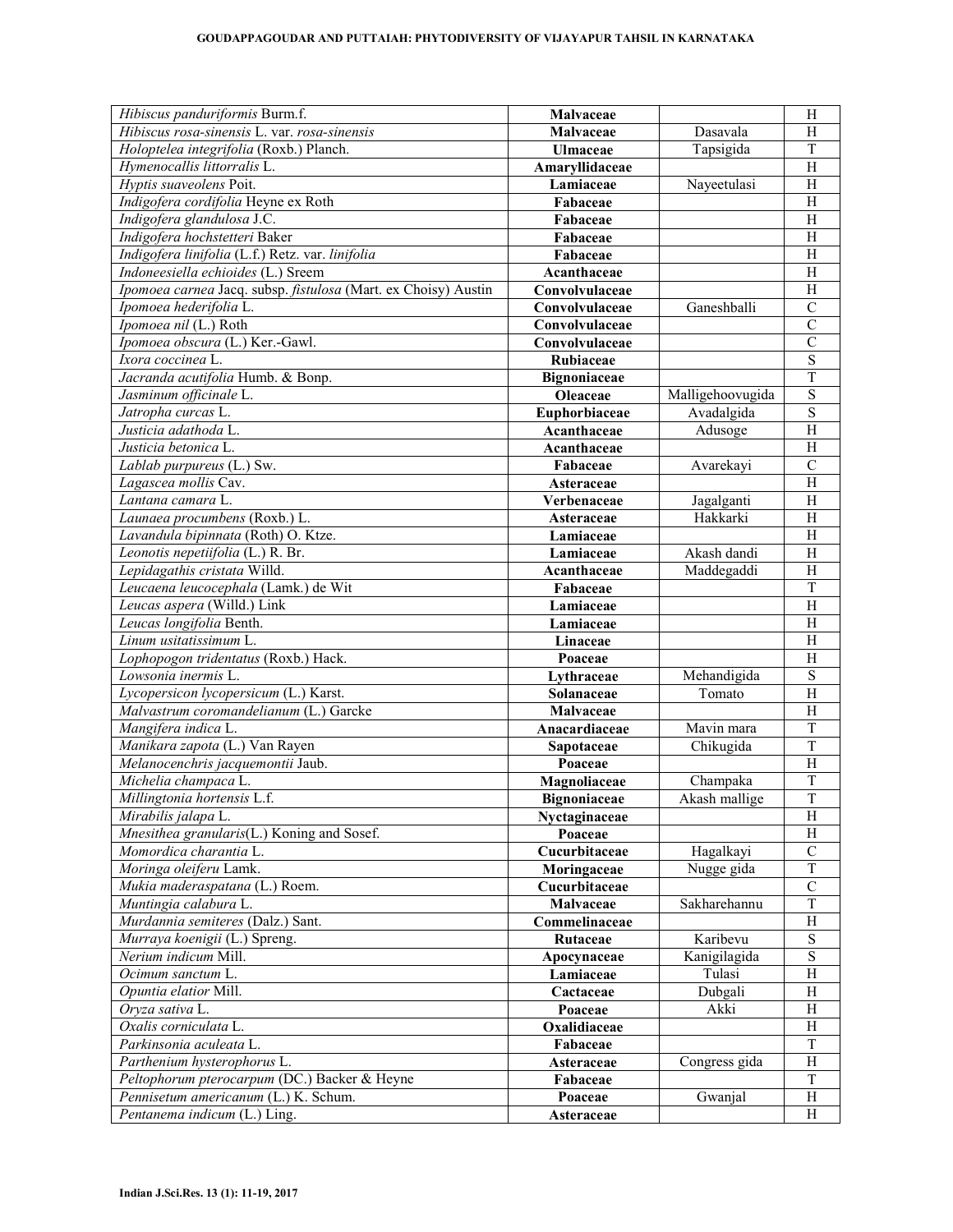| Pergularia pallida (Forssk.) Chiov.      | Apocynaceae         |                  | $\mathcal{C}$             |
|------------------------------------------|---------------------|------------------|---------------------------|
| Peristrophe paniculata (Forssk) Burmmit. | Acanthaceae         | Yalabsandaka     | H                         |
| Perotisindica (L.) O. Ktze.              | Poaceae             |                  | H                         |
| Phoenix sylvestris (L.) Roxb.            | Arecaceae           | Shindimara       | $\overline{T}$            |
| Phyla nodiflora (L.) Greene.             | Verbenaceae         |                  | $\overline{H}$            |
| Phyllanthus fraternus Webester.          | Euphorbiaceae       |                  | H                         |
| Phyllanthus maderapatensis L.            | Euphorbiaceae       |                  | $\overline{H}$            |
| Phyllanthus reticulatus Poir.            | Euphorbiaceae       |                  | $\overline{S}$            |
| Physalis minima L.                       | Solanaceae          |                  | $\overline{H}$            |
| Pithecellobium dulce (Roxb.) Benth.      | Fabaceae            |                  | $\mathbf T$               |
| Plumbago zeylanica L.                    | Plumbaginaceae      | Chitramula       | $\overline{H}$            |
| Plumeria rubra L.                        | Apocynaceae         | Kadukasikanigilu | $\overline{T}$            |
| Polyalthia longifolia(Sonnerat) Thwaites | Annonaceae          | Ashokgida        | $\overline{T}$            |
| Polycarpaea aurea Wight & Arn.           | Caryophyllaceae     |                  | $\overline{H}$            |
| Polygala arvensis Willd.                 | Polygalaceae        |                  | $\overline{H}$            |
| Polygalaerioptera DC.                    | Polygalaceae        |                  | $\overline{H}$            |
| Pongamiapinnata (L.) Pierre              | Fabaceae            | Hongemara        | $\overline{T}$            |
| Portulaca oleracea L.                    | Portulacaceae       | Gwalgwalki       | H                         |
| Portulaca pilosa L.                      | Portulacaceae       |                  |                           |
|                                          |                     |                  | H                         |
| Prosopis cineraria (L.) Druce            | Fabaceae            | Bellarijali      | S                         |
| Prosopisjulifera (Sw.) DC.               | Fabaceae            | Bellimara        | $\overline{T}$            |
| Pulicaria wightiana (DC.) Cl             | Asteraceae          |                  | $\overline{H}$            |
| Punica granatum L.                       | Lythraceae          | Dalambri         | ${\bf S}$                 |
| Quisqualis indica L.                     | Combretaceae        |                  | S                         |
| Rhoeodiscolor Hance.                     | Commelinaceae       |                  | H                         |
| Rhynchosia minima (L.) DC.               | Fabaceae            |                  | $\mathcal{C}$             |
| Ricinuscommunis L.                       | Euphorbiaceae       |                  | ${\bf S}$                 |
| Rostellularia diffusa (Willd.) Nees      | Acanthaceae         |                  | $\overline{H}$            |
| Rumex vesicarius L.                      | Polygonaceae        | Hunchipalle      | H                         |
| Rungia elegans Dalz.                     | Acanthaceae         |                  | H                         |
| Salvadora persica L.                     | Salvadoraceae       | Gwan gida        | $\overline{S}$            |
| Salvia aegyptica L.                      | Lamiaceae           |                  | $\overline{H}$            |
| Samanea saman (Jacq.) Merr.              | Fabaceae            |                  | $\overline{T}$            |
| Sanchezia nobilis Hook. f.               | Acanthaceae         |                  | H                         |
| Santalum album L.                        | Santalaceae         | Srigandha        | T                         |
| Schouwia arabica (Vahl) A. P. TIC.       | <b>Brassicaceae</b> |                  | $\overline{H}$            |
| Scoparia dulcis L.                       | Plantaginaceae      |                  | H                         |
| Senna auriculata L.                      | Fabaceae            | Honambri         | $\overline{S}$            |
| Senna italica (Mill.) Lam. ex. Andrews.  | Fabaceae            | Nelavare         | $\overline{H}$            |
| Senna siamea Lam.                        | Fabaceae            | Simetangadi      | $\overline{R}$            |
| Senna surattensis N. Burman              | Fabaceae            |                  |                           |
| Senna tora (L.) Roxb.                    | Fabaceae            | Nayisappu        | H                         |
| Senna uniflora (Mill.) Irwin & Barneby   | Fabaceae            |                  | Н                         |
| Sesamum laciniatum Klein. ex Willd.      | Pedaliaceae         | Kaduyallu        | Η                         |
| Sesamum orientale L.                     | Pedaliaceae         | Yallu            | $H_{\rm}$                 |
| Sesbania sesban (L.) Merr.               | Fabaceae            | Shivarigida      | ${\bf S}$                 |
| Setaria verticillata (L.)                | Poaceae             |                  | $\boldsymbol{\mathrm{H}}$ |
| Sidaacuta Burm.f.                        | Malvaceae           |                  | H                         |
| Sida spinosa L.                          | Malvaceae           |                  | H                         |
| Simarouba glauca DC.                     | Simaroubaceae       | Simraoubagida    | T                         |
| Solanum melogena L.                      |                     | Badanekayi       | H                         |
|                                          | Solanaceae          |                  |                           |
| Solanum nigrum L.                        | Solanaceae          |                  | Η                         |
| Solanum tuberosum L.                     | Solanaceae          | Batati           | $H_{\rm}$                 |
| Solanum virginianum L.                   | Solanaceae          | Nellagollu       | H                         |
| Sonchus oleraceus L.                     | Asteraceae          |                  | H                         |
| Spathodea companulata P. Beauv.          | Bignoniaceae        |                  | $\mathbf T$               |
| Spermacoce pusilla Wall.                 | Rubiaceae           |                  | $\boldsymbol{\mathrm{H}}$ |
| Spilanthus clava DC.                     | Asteraceae          |                  | H                         |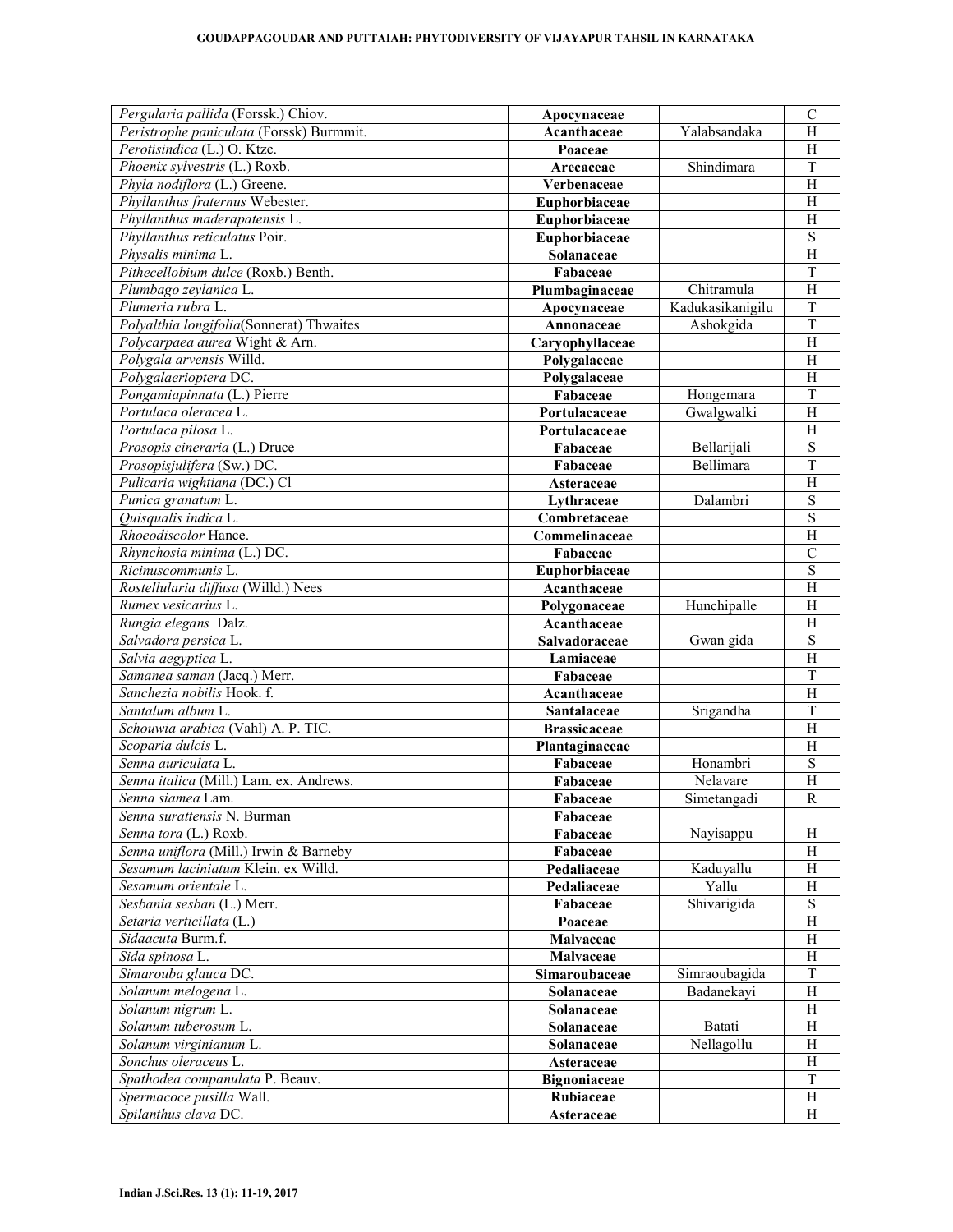#### **GOUDAPPAGOUDAR AND PUTTAIAH: PHYTODIVERSITY OF VIJAYAPUR TAHSIL IN KARNATAKA**

| Stachytarphetaindica L.                                   | Verbenaceae         | Niliuttrani      | H                       |
|-----------------------------------------------------------|---------------------|------------------|-------------------------|
| Striga densiflora (Benth.) Benth.                         | Orobanchaceae       |                  | H                       |
| Striga gesnerioides (Willd.) Vatke                        | Orobanchaceae       |                  | H                       |
| Stylosanthes fruticosa (Retz.) Alst.                      | Fabaceae            |                  | H                       |
| Synedrella nodiflora (L.) Gaertn.                         | Asteraceae          |                  | $\overline{H}$          |
| Tabebuia argentea (Bur. & Schum.) Britt.                  | <b>Bignoniaceae</b> |                  | $\overline{T}$          |
| Tabebuia pentaphylla Hemsl.                               | <b>Bignoniaceae</b> |                  | $\overline{T}$          |
| Tabernaemontana divaricata (L.) R. Br.                    | Apocynaceae         |                  | $\overline{\mathbf{S}}$ |
| Tamarindus indica L.                                      | Fabaceae            | Hunasemara       | $\overline{T}$          |
| Tecoma stans (L.) H. B. & K.                              | <b>Bignoniaceae</b> |                  | $\overline{T}$          |
| Tectona grandis L.f.                                      | Lamiaceae           | Sagvanigida      | $\overline{T}$          |
| Tephrosia purpurea (L.) Pers.                             | Fabaceae            |                  | $\overline{H}$          |
| Tephrosia villosa (L.) Pers.                              | Fabaceae            |                  | $\overline{H}$          |
| Terminalia catapa L.                                      | Combretaceae        | Badamigida       | T                       |
| Thespesia populnea (L.) Soland. ex Corr.                  | Malvaceae           | Bugarigida       | T                       |
| Thevetia peruviana (Pers.) Merr.                          | Apocynaceae         |                  | $\overline{S}$          |
| Tinospora cordifolia (Willd.) Miers. ex Hooks.f. & Thoms. | Menispermaceae      | Amrutballi       | $\overline{C}$          |
| Tonningia axillaris (L.) O. Ktze.                         | Commelinaceae       |                  | $\overline{H}$          |
| Tragia plukenetii L. Radcliffe-Smith                      | Euphorbiaceae       | Churchurgida     | $\mathcal{C}$           |
| Tragus roxburghii Panigrahi                               | Poaceae             |                  | $\overline{H}$          |
| Tribulus terrestris L.                                    | Zygophyllaceae      | Negginmullu      | $\overline{H}$          |
| Trichurus monsoniae (L.f) Townsend                        | Amaranthaceae       |                  | H                       |
| Tridax procumbens L.                                      | Asteraceae          |                  | $\overline{H}$          |
| Trigonella foenum-graecum L.                              | Fabaceae            |                  | $\overline{H}$          |
| Triticum aestivum L.                                      | Poaceae             | Godhi            | $\overline{H}$          |
| Tylophora indica (Burm.f.) Merr.                          | Apocynaceae         | Aadumuttad balli | $\overline{C}$          |
| Typha angustifolia L.                                     | Typhaceae           |                  | $\overline{H}$          |
| Verbascum chinense (L.) Sant.                             | Scorphulariaceae    |                  | $\overline{H}$          |
| Vernonia cinerea (L.) Less.                               | Asteraceae          |                  | $\overline{H}$          |
| Vigna radiata (L.) Wilczek                                | Fabaceae            |                  | $\overline{C}$          |
| Vitex negundo L. var. negundo                             | Lamiaceae           | Lakkigida        | $\overline{S}$          |
| Waltheria indica L.                                       | Malvaceae           | Tikikasa         | $\overline{H}$          |
| Withania somnifera (L.) Dunal                             | Solanaceae          | Hiremaddu        | $\overline{H}$          |
| Xanthium indicum Koen.                                    | Asteraceae          |                  | $\overline{H}$          |
| Xenostegiatridenta (L.) Austin & Staples                  | Convolvulaceae      |                  | $\overline{C}$          |
| Zea mays L.                                               | Poaceae             | Makkejola        | $\overline{H}$          |
| Ziziphus mauritiana Lam.                                  | Rhamnaceae          | Baregida         | $\overline{T}$          |
| Zornia gibbosa Span.                                      | Fabaceae            |                  | $\overline{H}$          |
| $2011 - 1$                                                |                     |                  |                         |

C= Climbers; H= Herbs; S= Shrubs; T= Trees

 Out of 67 families, the first ten dominant families constitute204 species (63%), of these Fabaceae 58 spp. (28%) is the leading family, Poaceae with 28 species (14%), followed by Asteraceae26 spp. (13%), Apocynaceae, Euphorbiaceae and Acantheceae16 spp. each (8%), Malvaceae 13 spp. (6%) and Amaranthaceae12 spp. (6%), Solanaceae10 spp. (5%), and Lamiaceae9 spp. (4%) (Fig. 1).

Dominance of these families is due to their adaptability to the arid climatic condition. Most of these families have a large number of herbs (Kambhar and Kotresha, 2011). The remaining families are Convolvulaceae has 7 spp., Bignoniaceae and Brassicaceae 7 spp. each, Apiaceae, Commelinaceae, Cucurbitaceae has 5 spp. each followed by Gentiaceae, Nyctaginaceae, Rubiaceae and Verbenaceae has 4 spp.

each. Boraginaceae, Moraceae, Rutaceae, Zygophyllaceae, 3 spp. each. The families like Alliaceae, Annonaceae, Arecaceae, Aristolochiaceae, Asparagaceae, Cleomaceae, Combretaceae, Cyperaceae, Lythraceae, Menispermaceae, Orobanchaceae, Pedaliaceae, Polygalaceae, Portulacaceae and Simaroubaceae are representing by 2 spp. each. And 28 families are represented by only one species (Amaryllidaceae, Anacardiaceae, Aristolochiaceae, Bombacaceae, Cactaceae, Cannabaceae, Cannaceae, Caryophyllaceae, Casurinaceae, Linaceae, Magnoliaceae, Meliaceae, Moringaceae, Myrtaceae, Oleaceae, Oxalidiaceae, Papaveraceae, Plantaginaceae, Polygonaceae, Plumbaginaceae, Rhamnaceae, Salvadoraceae,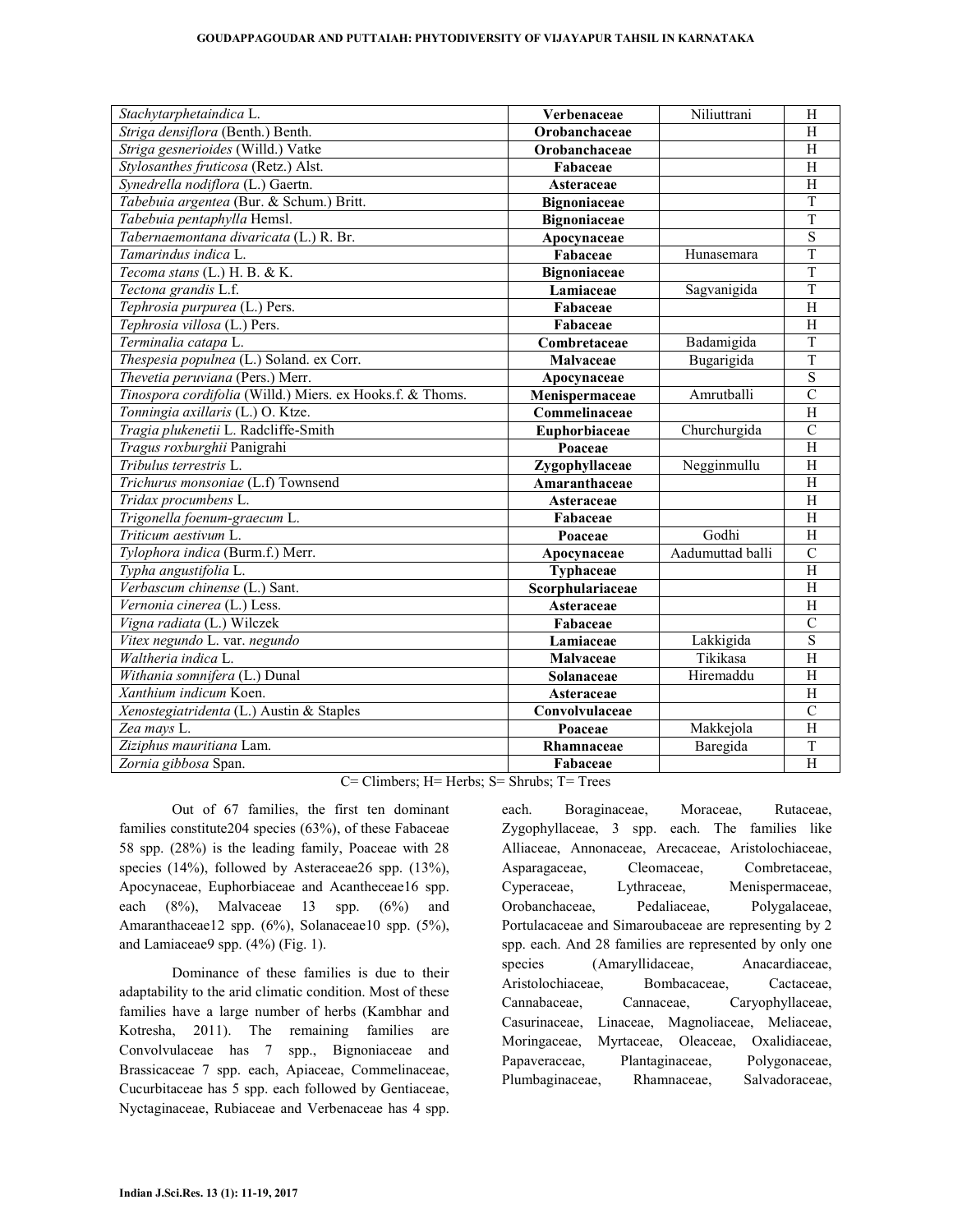

**Figure 1: First ten families distribution of species in study area** 

 An analysis on the life form composition of plant species of the study area reveals that majority of the plant species are herbs predominate with 213 species (66%) followed by trees with 56 species (17%), shrubs with 28 species (9%) and climbers with 26 species (8%) (Fig.2). The herbs get physiological

maturity soon and produce the progeny in a couple of months in comparison to trees and shrubs that need a longer time to mature. The greater tolerance to harsh conditions could result in the predominance of herbs (Kambhar and Kotresha, 2011, Kambhar, 2012).



**Figure 2: Habit-wise distribution of species in study area** 

Previous workers were made very little contribution towards documentation of floral wealth of Vijayapur district. The major contribution was done by Singh *et al.* (1988) who surveyed this area, during his project work "Flora of Eastern Karnataka". In this, he documented more than 1421 species belonging to 696 genera and 140 families of which 156 species are cultigens. In addition to this, in 2006 Murugan*et al*., reported *Phyllanthuscabrifolius*Hook.f. inAmingad, Bagalkot district (old Bijapur district), as a new distributional record. Further, Environmental Impact

Assessment (2011) documented 28 trees, 13 shrubs, and 10 herbs from Kudgi village, which has been allotted for thermal power project. Subsequently, Kotresha*et al*. (2012) recollected*Indigoferahochstetteri*Baker belongs to Fabaceae in Mamdapur, Vijayapur district.

#### **ACKNOWLEDGEMENT**

Authors are grateful to the Principal, G. P. Porwal Arts, Commerce and V. V. Salimath Science College, Sindagi, Vijayapurfor providing laboratory